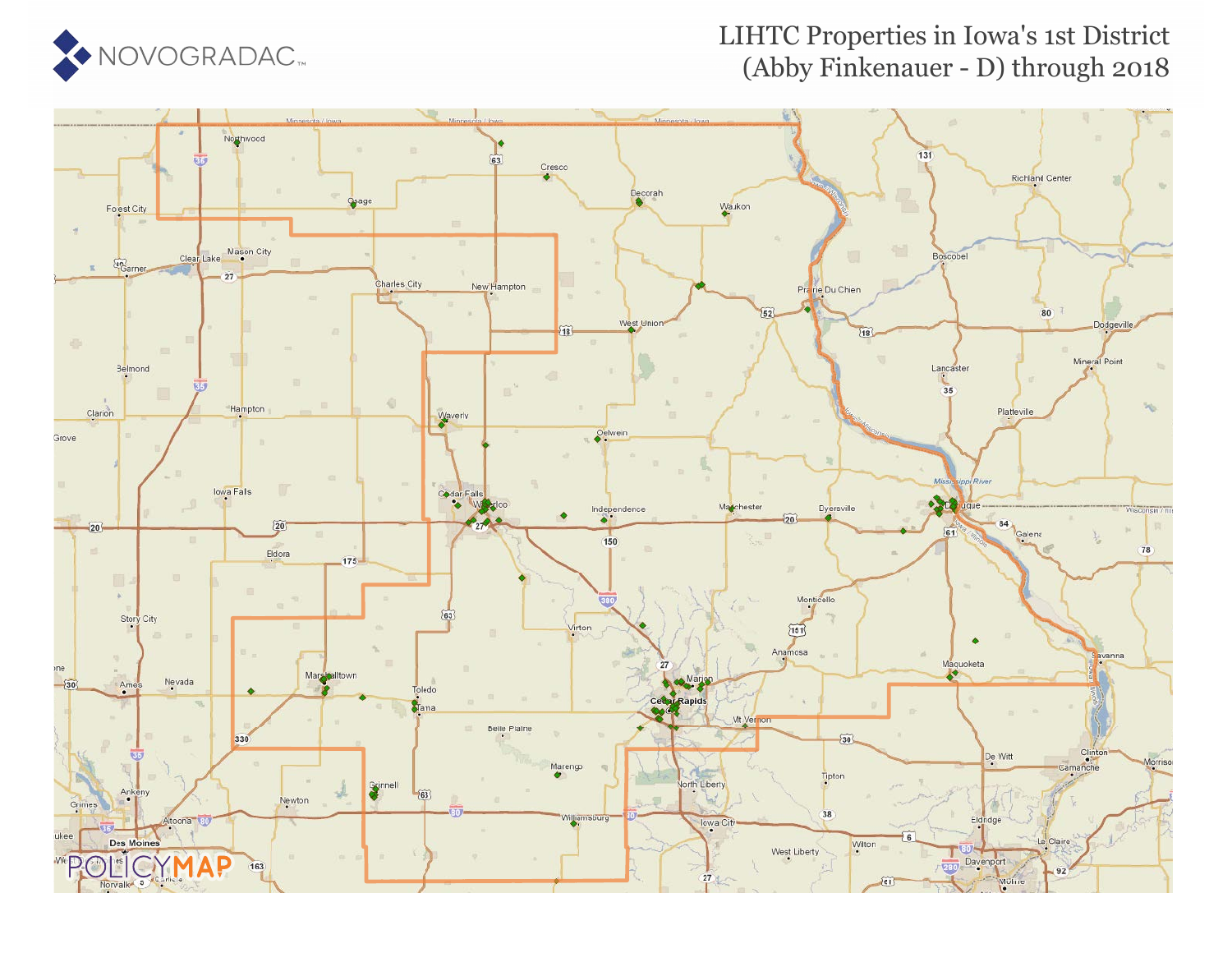| <b>Project Name</b>                                                 | <b>Address</b>                       | City                        | <b>State</b> | <b>Zip Code</b> | Nonprofit<br><b>Sponsor</b> | <b>Allocation</b><br>Year                   | <b>Annual</b><br>Allocated<br><b>Amount</b> | <b>Year Placed<br/>in Service</b> | <b>Construction Type</b> | <b>Total</b><br><b>Units</b> | Low<br><b>Income</b><br><b>Units</b> | <b>Rent or</b><br><b>Income</b><br><b>Ceiling</b> | <b>Credit</b><br>Percentage       | Tax-<br><b>Exempt</b><br><b>Bond</b> | <b>HUD Multi-</b><br>Family<br><b>Financing/Rental</b><br><b>Assistance</b> |
|---------------------------------------------------------------------|--------------------------------------|-----------------------------|--------------|-----------------|-----------------------------|---------------------------------------------|---------------------------------------------|-----------------------------------|--------------------------|------------------------------|--------------------------------------|---------------------------------------------------|-----------------------------------|--------------------------------------|-----------------------------------------------------------------------------|
| BISHOP'S BLOCK APTS 90 MAIN ST                                      |                                      | <b>DUBUQUE</b>              | IA           | 52001           |                             | Insufficient<br>Data                        | $\$0$                                       | Insufficient<br>Data              | Not Indicated            | 32                           | $\bf{0}$                             |                                                   | Not<br>Indicated                  |                                      |                                                                             |
| DECORAH WOOLEN<br>MILL                                              | <b>301 W DAY</b><br><b>SPRING LN</b> | <b>DECORAH</b>              | IA           | 52101           |                             | Insufficient<br>Data                        | $\$0$                                       | Insufficient<br>Data              | Not Indicated            | 15                           | $\bf{0}$                             |                                                   | Not<br>Indicated                  |                                      |                                                                             |
| PINNACLE APTS OF<br><b>WATERLOO</b>                                 | 314 RANDOLPH WATERLOO<br><b>ST</b>   |                             | IA           | 50701           |                             | Insufficient<br>Data                        | $\$0$                                       | Insufficient<br>Data              | Not Indicated            | 37                           | $\bf{0}$                             |                                                   | Not<br>Indicated                  |                                      |                                                                             |
| <b>RIVER OAKS</b>                                                   | 1509 MARION<br>ST                    | MARSHALLTOWN IA             |              | 50158           |                             | $\label{lem:optimal} In sufficient$<br>Data | $\$0$                                       | Insufficient<br>Data              | Not Indicated            | 28                           | $\bf{0}$                             |                                                   | Not<br>Indicated                  |                                      |                                                                             |
| THUNDER RIDGE<br>SENIOR APTS                                        | 212 N<br>MAGNOLIA DR                 | <b>CEDAR FALLS</b>          | IA           | 50613           |                             | Insufficient<br>Data                        | $\$0$                                       | Insufficient<br>Data              | Not Indicated            | 42                           | $\bf{0}$                             |                                                   | Not<br>Indicated                  |                                      |                                                                             |
| DENVER APTS                                                         | 201 DONNA ST DENVER                  |                             | IA           | 50622           |                             | 1987                                        | \$6,139                                     | 1987                              | Not Indicated            | 8                            | 8                                    |                                                   | Not<br>Indicated                  |                                      |                                                                             |
| PYRAMID PROPERTIES 708 MAIDEN LN DECORAH                            |                                      |                             | IA           | 52101           |                             | 1987                                        | \$11,636                                    | 1987                              | Not Indicated            | $7\phantom{.0}$              | $\boldsymbol{6}$                     |                                                   | Not<br>Indicated                  |                                      |                                                                             |
| $2605$ & $2605$ $1/2$ WHITE $\,$ $2605$ WHITE ST $\,$ DUBUQUE<br>ST |                                      |                             | IA           | 52001           |                             | 1988                                        | \$1,004                                     | 1988                              | Not Indicated            | $\mathbf{2}$                 | $\mathbf{2}$                         |                                                   | Not<br>$\operatorname{Indicated}$ |                                      |                                                                             |
| <b>BUENA VISTA APTS</b>                                             | 325 TENTH ST JESUP                   |                             | IA           | 50648           |                             | 1990                                        | \$8,737                                     | 1990                              | Not Indicated            | 8                            | $8\phantom{1}$                       |                                                   | Not<br>Indicated                  |                                      |                                                                             |
| COUNTRY HILL APTS I 6741 C AVE NE CEDAR RAPIDS                      |                                      |                             | IA           | 52402           |                             | 1989                                        | \$673,997                                   | 1990                              | Not Indicated            | 176                          | 176                                  |                                                   | Not<br>Indicated                  |                                      |                                                                             |
| <b>DON DUFOE APTS</b>                                               |                                      | 620 SUNRISE CT CENTER POINT | <b>IA</b>    | 52213           |                             | 1990                                        | \$23,779                                    | 1990                              | Not Indicated            | 24                           | 24                                   |                                                   | Not<br>Indicated                  |                                      |                                                                             |
| <b>DYERSVILLE PARK</b><br><b>APTS</b>                               | 801 11TH AVE SE DYERSVILLE           |                             | IA           | 52040           |                             | 1989                                        | \$7,858                                     | 1990                              | Not Indicated            | 8                            | $\boldsymbol{8}$                     |                                                   | Not<br>Indicated                  |                                      |                                                                             |
| <b>HOLZHAS APTS</b>                                                 | 121 E TILDEN ST POSTVILLE            |                             | IA           | 52162           |                             | 1990                                        | \$7,540                                     | 1990                              | Not Indicated            | 6                            | $6\phantom{.}6$                      |                                                   | Not<br>Indicated                  |                                      |                                                                             |

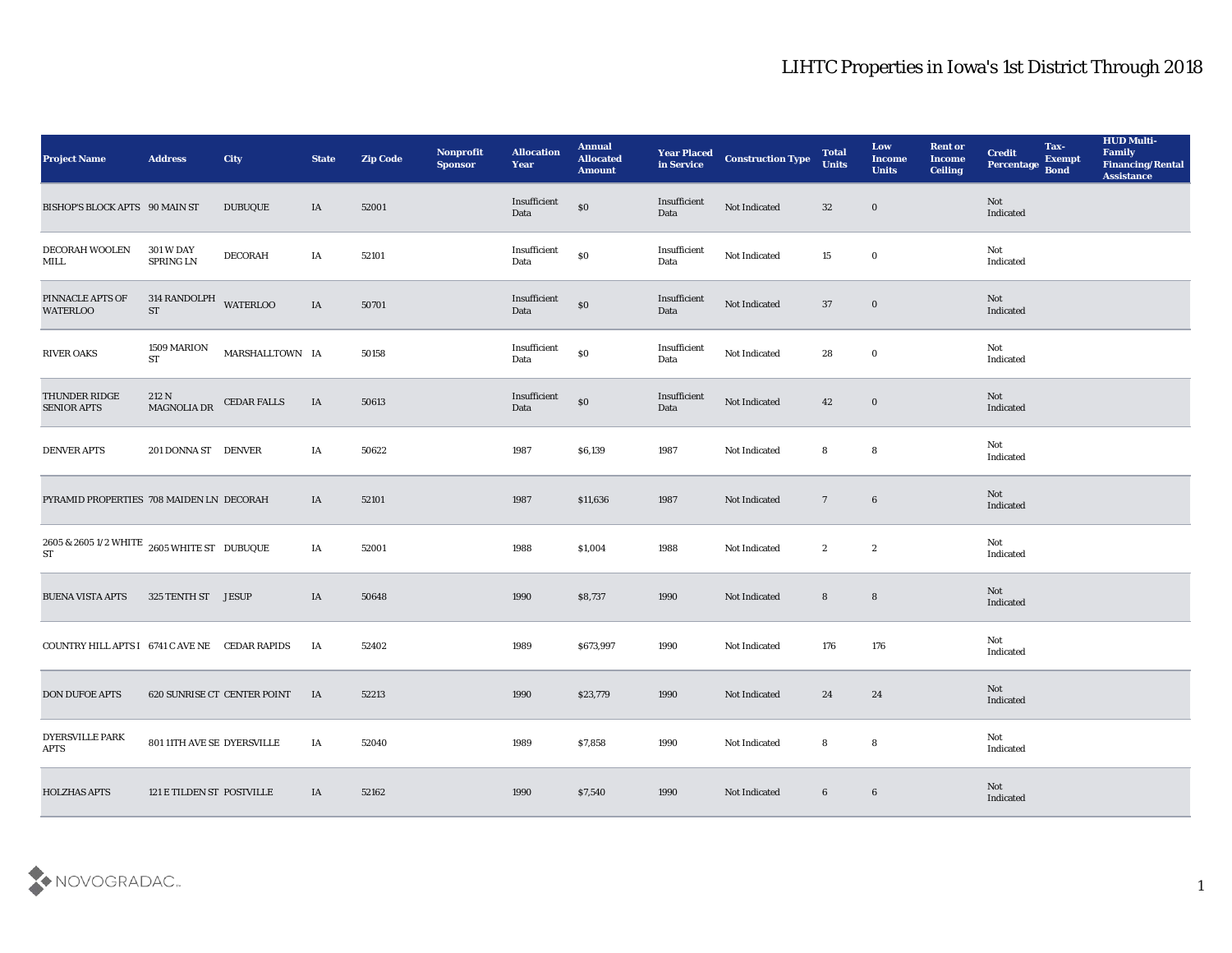| <b>Project Name</b>                                      | <b>Address</b>                      | City                               | <b>State</b> | <b>Zip Code</b> | Nonprofit<br><b>Sponsor</b> | <b>Allocation</b><br><b>Year</b> | <b>Annual</b><br><b>Allocated</b><br><b>Amount</b> | <b>Year Placed<br/>in Service</b> | <b>Construction Type</b> | <b>Total</b><br><b>Units</b> | Low<br><b>Income</b><br><b>Units</b> | <b>Rent or</b><br><b>Income</b><br><b>Ceiling</b> | <b>Credit</b><br>Percentage Bond | Tax-<br><b>Exempt</b> | <b>HUD Multi-</b><br>Family<br><b>Financing/Rental</b><br><b>Assistance</b> |
|----------------------------------------------------------|-------------------------------------|------------------------------------|--------------|-----------------|-----------------------------|----------------------------------|----------------------------------------------------|-----------------------------------|--------------------------|------------------------------|--------------------------------------|---------------------------------------------------|----------------------------------|-----------------------|-----------------------------------------------------------------------------|
| MALER'S & SCHMIDT<br><b>APTS</b>                         | 1551 BLUFF ST DUBUQUE               |                                    | IA           | 52001           |                             | 1990                             | \$7,738                                            | 1990                              | Not Indicated            | 10                           | 10                                   |                                                   | Not<br>Indicated                 |                       |                                                                             |
| <b>MARTHA'S HAAS</b>                                     | 2217 QUEEN ST DUBUQUE               |                                    | IA           | 52001           |                             | 1990                             | \$1,394                                            | 1990                              | Not Indicated            | 19                           | 10                                   |                                                   | Not<br>Indicated                 |                       |                                                                             |
| NORTH ENGLISH PARK 309 S<br><b>APTS</b>                  | <b>HIGHLAND ST</b>                  | NORTH ENGLISH IA                   |              | 52316-0000      | No                          | 1990                             | \$11,138                                           | 1990                              | Acquisition and Rehab 8  |                              | 8                                    | 60% AMGI                                          | $30\,\%$ present $\,$ No value   |                       | No                                                                          |
| <b>GRINNELL PARK APTS</b>                                | 223 FOURTH<br>AVE W                 | <b>GRINNELL</b>                    | IA           | 50112           |                             | 1989                             | \$29,202                                           | 1990                              | Not Indicated            | 24                           | 24                                   |                                                   | Not<br>Indicated                 |                       |                                                                             |
| MANCHESTER PARK<br>APTS II                               | 105 LUDLAND<br>${\rm DR}$           | <b>MANCHESTER</b>                  | IA           | 52057           |                             | 1991                             | \$5,158                                            | 1991                              | Not Indicated            | 8                            | 8                                    |                                                   | Not<br>Indicated                 |                       |                                                                             |
| 5560 6TH ST SW                                           | SW                                  | 5560 SIXTH ST CEDAR RAPIDS         | <b>IA</b>    | 52404           |                             | 1990                             | $\$0$                                              | 1991                              | Not Indicated            | 46                           | 46                                   |                                                   | Not<br>Indicated                 |                       |                                                                             |
| MANCHESTER PARK III $^{1505\,\rm{N}}_{\rm FRANKLIN\,ST}$ |                                     | MANCHESTER                         | IA           | 52057           |                             | 1990                             | \$31,455                                           | 1991                              | Not Indicated            | 20                           | 20                                   |                                                   | Not<br>Indicated                 |                       |                                                                             |
| VILLA WOODS NORTH 906 NINTH AVE NORTHWOOD<br>& SOUTH     | $\overline{N}$                      |                                    | IA           | 50459           |                             | 1989                             | \$32,565                                           | 1991                              | Not Indicated            | 28                           | 28                                   |                                                   | Not<br>Indicated                 |                       |                                                                             |
| ALEXANDRA APTS                                           | SW                                  | $4303$ FIRST AVE $\,$ CEDAR RAPIDS | IA           | 52405           |                             | 1989                             | \$338,065                                          | 1991                              | Not Indicated            | 112                          | 92                                   |                                                   | Not<br>Indicated                 |                       |                                                                             |
| ASHTON SQUARE APTS $^{500}_{NE}$ ASHTON PL CEDAR RAPIDS  |                                     |                                    | IA           | 52402           | Yes                         | Insufficient<br>Data             | $\boldsymbol{\mathsf{S}}\boldsymbol{\mathsf{O}}$   | 1992                              | Not Indicated            | 96                           | 96                                   |                                                   | Not<br>Indicated                 |                       |                                                                             |
| COLLEGE SQUARE<br><b>VILLAGE I</b>                       | 1207<br>MAPLEWOOD CEDAR FALLS<br>DR |                                    | IA           | 50613           | No                          | 1991                             | \$156,760                                          | 1992                              | Not Indicated            | 64                           | 64                                   |                                                   | Not<br>Indicated                 |                       |                                                                             |
| RAILROAD STREET<br><b>HOUSING</b>                        | 117 RAILROAD<br>${\rm ST}$          | <b>FAIRFAX</b>                     | $\;$ IA      | 52228           | $\rm\, No$                  | 1992                             | \$24,104                                           | 1992                              | Not Indicated            | ${\bf 8}$                    | $\bf8$                               |                                                   | Not<br>Indicated                 |                       |                                                                             |
| WAPSIE VALLEY APTS                                       | 201 16TH AVE<br>NW                  | INDEPENDENCE IA                    |              | 50644           | $\rm\, No$                  | 1991                             | \$14,852                                           | 1992                              | Not Indicated            | 16                           | 15                                   |                                                   | Not<br>Indicated                 |                       |                                                                             |

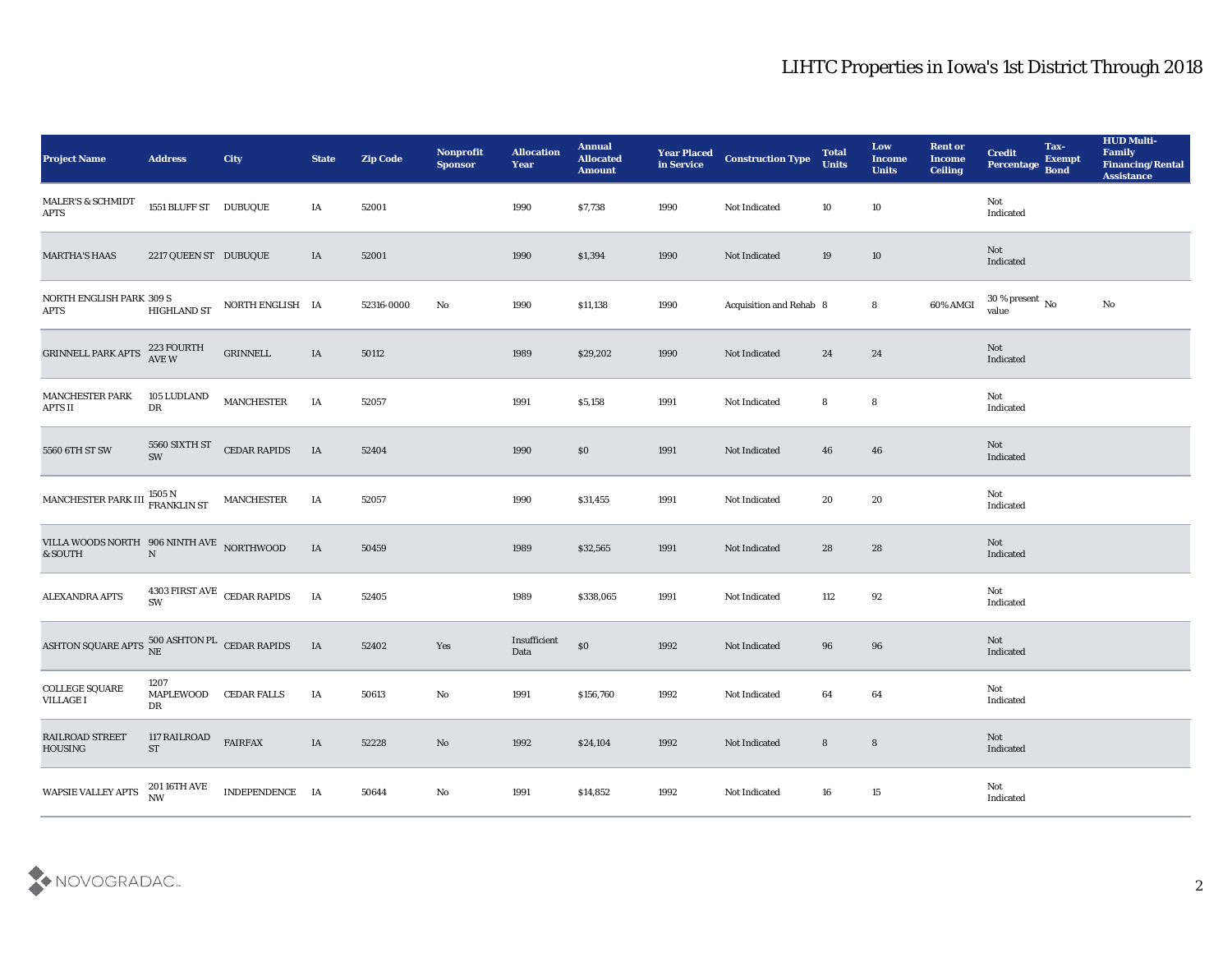| <b>Project Name</b>                         | <b>Address</b>                           | City                       | <b>State</b> | <b>Zip Code</b> | Nonprofit<br><b>Sponsor</b> | <b>Allocation</b><br><b>Year</b> | <b>Annual</b><br><b>Allocated</b><br><b>Amount</b> | <b>Year Placed</b><br>in Service | <b>Construction Type</b> | <b>Total</b><br><b>Units</b> | Low<br><b>Income</b><br><b>Units</b> | <b>Rent or</b><br><b>Income</b><br><b>Ceiling</b> | <b>Credit</b><br>Percentage | Tax-<br><b>Exempt</b><br><b>Bond</b> | <b>HUD Multi-</b><br>Family<br><b>Financing/Rental</b><br><b>Assistance</b> |
|---------------------------------------------|------------------------------------------|----------------------------|--------------|-----------------|-----------------------------|----------------------------------|----------------------------------------------------|----------------------------------|--------------------------|------------------------------|--------------------------------------|---------------------------------------------------|-----------------------------|--------------------------------------|-----------------------------------------------------------------------------|
| <b>LANTERN PARK APTS</b><br>(WAVERLY)       | 907 SIXTH ST<br>$\ensuremath{\text{NW}}$ | <b>WAVERLY</b>             | IA           | 50677           | No                          | 1990                             | \$23,091                                           | 1992                             | Not Indicated            | 16                           | 16                                   |                                                   | Not<br>Indicated            |                                      |                                                                             |
| <b>CRESTVIEW APTS</b>                       | 408 E DAWN ST LE GRAND                   |                            | IA           | 50142           | No                          | 1991                             | \$8,886                                            | 1993                             | Not Indicated            | 8                            | 8                                    |                                                   | Not<br>Indicated            |                                      |                                                                             |
| <b>GRINNELL ESTATES</b>                     | 2020 W ST                                | GRINNELL                   | IA           | 50112           | No                          | 1992                             | \$34,440                                           | 1993                             | Not Indicated            | 24                           | 24                                   |                                                   | Not<br>Indicated            |                                      |                                                                             |
| <b>LAWLOR &amp; GARVEY</b><br><b>PLACES</b> | 483 LORAS<br><b>BLVD</b>                 | <b>DUBUQUE</b>             | IA           | 52001           | Yes                         | 1991                             | \$51,257                                           | 1993                             | Not Indicated            | 16                           | 16                                   |                                                   | Not<br>Indicated            |                                      |                                                                             |
| <b>LANTERN PARK APTS</b><br>(OSAGE)         | 1020 N TENTH<br>$\operatorname{ST}$      | $\mathbf{OSAGE}$           | IA           | 50461           | No                          | 1992                             | \$26,789                                           | 1993                             | Not Indicated            | 16                           | 16                                   |                                                   | <b>Not</b><br>Indicated     |                                      |                                                                             |
| <b>LANTERN PARK APTS</b><br>(TAMA)          | 1301 SESAME<br>DR                        | <b>TAMA</b>                | IA           | 52339           | No                          | 1992                             | \$31,254                                           | 1993                             | Not Indicated            | 24                           | 24                                   |                                                   | Not<br>Indicated            |                                      |                                                                             |
| <b>VALLEY VIEW APTS</b>                     | 1115 BUELL AVE MC GREGOR                 |                            | IA           | 52157           | No                          | 1991                             | \$17,302                                           | 1993                             | Not Indicated            | 15                           | 15                                   |                                                   | Not<br>Indicated            |                                      |                                                                             |
| APPLEWOOD SENIOR<br>APTS I                  | 3125<br>PENNSYLVANIA DUBUQUE<br>AVE      |                            | IA           | 52001           | No                          | 1993                             | \$219,643                                          | 1994                             | Not Indicated            | 47                           | 46                                   |                                                   | Not<br>Indicated            |                                      |                                                                             |
| EDGEWOOD APTS                               | SW                                       | 3320 QUEEN DR CEDAR RAPIDS | IA           | 52404           | No                          | 1992                             | \$288,240                                          | 1994                             | Not Indicated            | 96                           | 96                                   |                                                   | Not<br>Indicated            |                                      |                                                                             |
| <b>CRESTVIEW OF</b><br>MARSHALLTOWN         | $202$ N SECOND<br>$\operatorname{AVE}$   | MARSHALLTOWN IA            |              | 50158           | $\mathbf{No}$               | 1993                             | \$97,516                                           | 1994                             | Not Indicated            | 40                           | 40                                   |                                                   | Not<br>Indicated            |                                      |                                                                             |
| <b>HILLTOP APTS</b>                         | 454 N MILLER<br><b>ST</b>                | <b>LIME SPRINGS</b>        | IA           | 52155           | No                          | 1993                             | \$18,292                                           | 1994                             | Not Indicated            | 15                           | 15                                   |                                                   | Not<br>Indicated            |                                      |                                                                             |
| MARENGO PARK APTS 802 W PINE ST MARENGO     |                                          |                            | IA           | 52301           | $\rm\thinspace No$          | 1993                             | \$30,546                                           | 1994                             | Not Indicated            | 24                           | 24                                   |                                                   | Not<br>Indicated            |                                      |                                                                             |
| <b>WEST UNION APTS</b>                      | 710 JEFFERSON WEST UNION<br><b>ST</b>    |                            | IA           | 52175           | $\mathbf {No}$              | 1993                             | \$30,106                                           | 1994                             | Not Indicated            | 24                           | 24                                   |                                                   | Not<br>Indicated            |                                      |                                                                             |

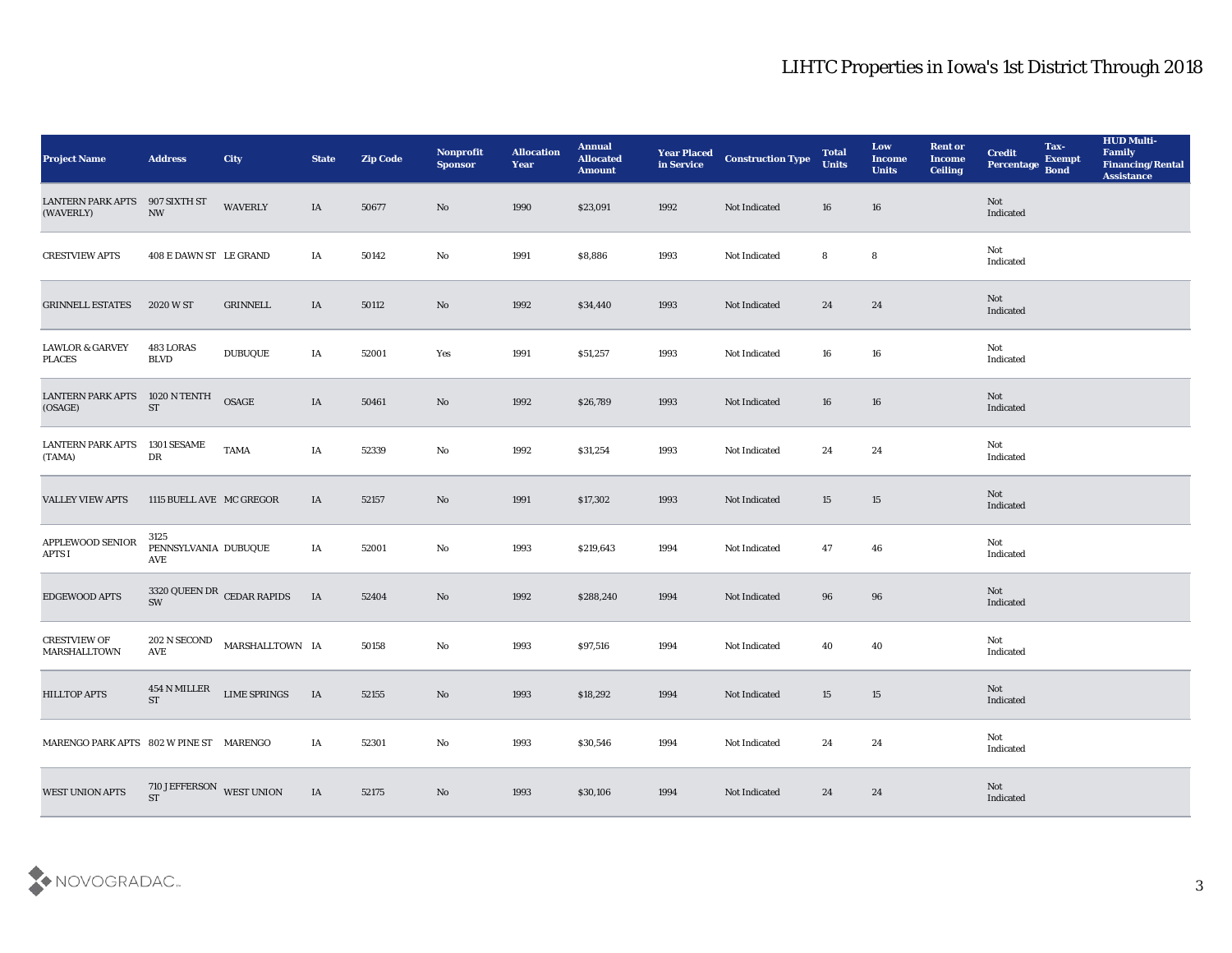| <b>Project Name</b>                                  | <b>Address</b>                           | City                                    | <b>State</b> | <b>Zip Code</b> | Nonprofit<br><b>Sponsor</b> | <b>Allocation</b><br><b>Year</b> | <b>Annual</b><br><b>Allocated</b><br><b>Amount</b> | <b>Year Placed</b><br>in Service | <b>Construction Type</b> | <b>Total</b><br><b>Units</b> | Low<br><b>Income</b><br><b>Units</b> | <b>Rent or</b><br><b>Income</b><br><b>Ceiling</b> | <b>Credit</b><br>Percentage         | Tax-<br><b>Exempt</b><br><b>Bond</b> | <b>HUD Multi-</b><br>Family<br><b>Financing/Rental</b><br><b>Assistance</b> |
|------------------------------------------------------|------------------------------------------|-----------------------------------------|--------------|-----------------|-----------------------------|----------------------------------|----------------------------------------------------|----------------------------------|--------------------------|------------------------------|--------------------------------------|---------------------------------------------------|-------------------------------------|--------------------------------------|-----------------------------------------------------------------------------|
| WHISPERING PINES<br><b>APTS</b>                      | 905 N ST                                 | WILLIAMSBURG IA                         |              | 52361           | No                          | 1992                             | \$31,980                                           | 1994                             | Not Indicated            | 24                           | 24                                   |                                                   | Not<br>Indicated                    |                                      |                                                                             |
| <b>BLAIRS FERRY LTD</b>                              | 3305 AGIN CT<br>$\rm{NE}$                | <b>CEDAR RAPIDS</b>                     | IA           | 52402           | Yes                         | 1994                             | \$81,186                                           | 1995                             | <b>New Construction</b>  | 24                           | 24                                   |                                                   | $70\,\%$ present $\,$ No value      |                                      |                                                                             |
| REHABILITATION OF<br>243-247 W 11TH ST               | 243 W 11TH ST DUBUQUE                    |                                         | IA           | 52001           | $\mathbf {No}$              | 1995                             | \$11,471                                           | 1995                             | Acquisition and Rehab 10 |                              | 10                                   |                                                   | $70\,\%$ present $\,$ No value      |                                      |                                                                             |
| APPLEWOOD SENIOR<br><b>APTS II</b>                   | 3175<br>PENNSYLVANIA DUBUQUE<br>AVE      |                                         | IA           | 52001           | No                          | 1994                             | \$184,285                                          | 1995                             | New Construction         | 45                           | 38                                   |                                                   | $70\,\%$ present $\,$ No value      |                                      |                                                                             |
| $\operatorname{COLLEGE}$ SQUARE<br><b>VILLAGE II</b> | 1119<br>MAPLEWOOD<br>DR                  | <b>CEDAR FALLS</b>                      | IA           | 50613           | No                          | 1993                             | \$171,232                                          | 1995                             | <b>New Construction</b>  | 64                           | 64                                   |                                                   | $70\,\%$ present $\,$ No value      |                                      |                                                                             |
| <b>HILLCREST APTS</b>                                |                                          | 208 GLENDA DR MARSHALLTOWN IA           |              | 50158           | No                          | 1994                             | \$117,570                                          | 1995                             | <b>New Construction</b>  | 32                           | $32\,$                               |                                                   | $70\,\%$ present $\,$ No value      |                                      |                                                                             |
| <b>RAINTREE APTS</b>                                 | SW                                       | 4850 16TH AVE CEDAR RAPIDS              | IA           | 52404-0000      | No                          | 1993                             | \$301,369                                          | 1995                             | <b>New Construction</b>  | 72                           | 72                                   | 60% AMGI                                          | $70\,\% \,present \over value$      |                                      | $\mathbf{N}\mathbf{o}$                                                      |
| <b>WESTWOOD APTS</b>                                 | <b>619 THIRD AVE WAUKON</b><br><b>NW</b> |                                         | IA           | 52172           | $\mathbf{N}\mathbf{o}$      | 1993                             | \$25,408                                           | 1995                             | <b>New Construction</b>  | 24                           | 24                                   |                                                   | $30\,\%$ present $\,$ No $\,$ value |                                      |                                                                             |
| COUNTRY HILL APTS II                                 |                                          | $611$ ASHTON PL $\quad$ CEDAR RAPIDS NE | IA           | 52402           | $\mathbf{N}\mathbf{o}$      | 1994                             | \$375,570                                          | 1996                             | <b>New Construction</b>  | 92                           | 92                                   |                                                   | $70\,\%$ present $\,$ No value      |                                      |                                                                             |
| <b>MEADOW WOOD OF</b><br><b>HIAWATHA</b>             | 410 N 18TH AVE HIAWATHA                  |                                         | IA           | 52233           | $\rm\thinspace No$          | 1994                             | \$152,328                                          | 1996                             | <b>New Construction</b>  | 24                           | 24                                   |                                                   | $70\,\%$ present $\,$ No value      |                                      |                                                                             |
| <b>VALLEY VIEW APTS</b>                              | $\rm{NE}$                                | 427 ASHTON PL CEDAR RAPIDS              | IA           | 52402           | No                          | 1994                             | \$430,825                                          | 1996                             | <b>New Construction</b>  | 96                           | 96                                   |                                                   | 70 % present No<br>value            |                                      |                                                                             |
| <b>AOSSEY PLACE</b>                                  | 16 AOSSEY LN<br>SW                       | <b>CEDAR RAPIDS</b>                     | <b>IA</b>    | 52404           | $\rm\thinspace No$          | 1995                             | \$114,834                                          | 1996                             | New Construction         | 32                           | 32                                   |                                                   | 70 % present No<br>value            |                                      |                                                                             |
| COUNTRYSIDE<br>VILLAGE OF<br>MANCHESTER              | 500 LINE ST                              | <b>MANCHESTER</b>                       | IA           | 52057           | $\mathbf {No}$              | 1995                             | \$58,854                                           | 1997                             | New Construction         | 24                           | 24                                   |                                                   | 70 % present $\,$ No $\,$<br>value  |                                      |                                                                             |

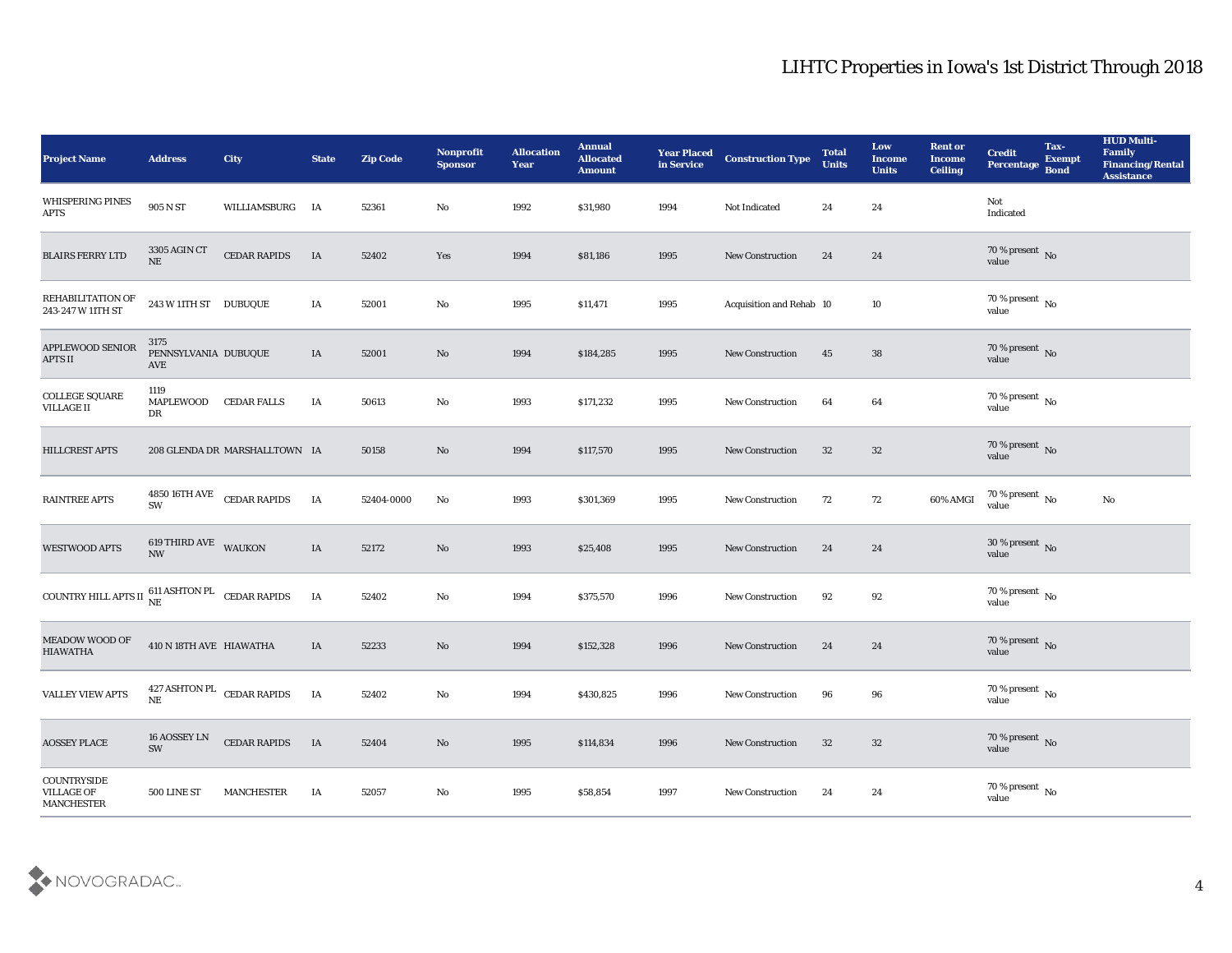| <b>Project Name</b>                         | <b>Address</b>                         | <b>City</b>                    | <b>State</b> | <b>Zip Code</b> | Nonprofit<br><b>Sponsor</b> | <b>Allocation</b><br><b>Year</b> | <b>Annual</b><br><b>Allocated</b><br><b>Amount</b> | <b>Year Placed</b><br>in Service | <b>Construction Type</b> | <b>Total</b><br><b>Units</b> | Low<br><b>Income</b><br><b>Units</b> | <b>Rent or</b><br><b>Income</b><br><b>Ceiling</b> | <b>Credit</b><br>Percentage                 | Tax-<br><b>Exempt</b><br><b>Bond</b> | <b>HUD Multi-</b><br>Family<br>Financing/Rental<br><b>Assistance</b> |
|---------------------------------------------|----------------------------------------|--------------------------------|--------------|-----------------|-----------------------------|----------------------------------|----------------------------------------------------|----------------------------------|--------------------------|------------------------------|--------------------------------------|---------------------------------------------------|---------------------------------------------|--------------------------------------|----------------------------------------------------------------------|
| CRESTVIEW VILLAGE                           | $806$ SECOND ST $\,$ CRESCO SW         |                                | IA           | 52136           | No                          | 1995                             | \$133,300                                          | 1997                             | New Construction         | 32                           | 32                                   |                                                   | $70\,\%$ present $\,$ No value              |                                      |                                                                      |
| FOX MEADOWS APTS                            | 715 CENTRAL<br>$\operatorname{AVE}$    | <b>EVANSDALE</b>               | IA           | 50707           | $\mathbf{N}\mathbf{o}$      | 1996                             | \$190,000                                          | 1997                             | <b>New Construction</b>  | 41                           | 40                                   |                                                   | $70\,\%$ present $\,$ No value              |                                      |                                                                      |
| <b>ROLLING MEADOWS</b><br><b>APTS</b>       | 701 16TH ST SW WAVERLY                 |                                | IA           | 50677           | No                          | 1996                             | \$271,843                                          | 1997                             | New Construction         | 54                           | 54                                   |                                                   | $70\,\%$ present $\,$ No value              |                                      |                                                                      |
| <b>OSADA APTS</b>                           | 905 THIRD ST<br>$\rm SE$               | <b>CEDAR RAPIDS</b>            | IA           | 52401           | Yes                         | 1996                             | \$234,500                                          | 1998                             | Acquisition and Rehab 67 |                              | 67                                   |                                                   | $30\,\%$ present $\,$ No value              |                                      |                                                                      |
| PHEASANT RUN APTS 523 LILAC LN              |                                        | <b>POSTVILLE</b>               | IA           | 52162           | No                          | 1997                             | \$174,723                                          | 1998                             | <b>New Construction</b>  | 36                           | 36                                   |                                                   | $70\,\%$ present $\,$ No value              |                                      |                                                                      |
| WC STOKES ESTATES 515 STOKES DR WATERLOO    |                                        |                                | IA           | 50703           | $\mathbf {No}$              | 1997                             | \$164,227                                          | 1998                             | New Construction         | 28                           | 28                                   |                                                   | $70\,\%$ present $\,$ No value              |                                      |                                                                      |
| <b>WASHINGTON COURT</b><br><b>APTS</b>      | 510<br>WASHINGTON DECORAH<br><b>ST</b> |                                | IA           | 52101           | Yes                         | 1997                             | \$69,532                                           | 1998                             | New Construction         | 16                           | 16                                   |                                                   | $70\,\%$ present $\,$ No value              |                                      |                                                                      |
| MARSHALLTOWN<br><b>SUNDANCE APTS</b>        | AVE                                    | 1711 S SEVENTH MARSHALLTOWN IA |              | 50158           | $\rm\thinspace No$          | 1998                             | \$191,319                                          | 1999                             | <b>New Construction</b>  | 32                           | 32                                   |                                                   | $70\,\%$ present $\,$ No value              |                                      |                                                                      |
| <b>BUFFALO RUN APTS</b>                     | 400 13TH AVE<br><b>NW</b>              | <b>OELWEIN</b>                 | IA           | 50662-0000      | No                          | 1998                             | \$190,221                                          | 1999                             | <b>New Construction</b>  | 36                           | 36                                   | 60% AMGI                                          | <b>Both 30%</b><br>and 70%<br>present value | No                                   | No                                                                   |
| WEST TOWNE APTS                             | 304 FOURTH<br>$\operatorname{AVE}$ W   | <b>GRINNELL</b>                | IA           | 50112           | $\rm\thinspace No$          | 1998                             | \$52,346                                           | 1999                             | <b>New Construction</b>  | 48                           | 24                                   |                                                   | $30\,\%$ present $\,$ Yes value             |                                      |                                                                      |
| HURST APTS PHASE I 202 S OLIVE ST MAQUOKETA |                                        |                                | IA           | 52060           | No                          | 1999                             | \$125,688                                          | 2000                             | <b>New Construction</b>  | 18                           | 18                                   |                                                   | $70\,\%$ present $\,$ No value              |                                      |                                                                      |
| <b>MARSH PLACE</b>                          | $627$ SYCAMORE $$\tt WATERLOO$$ $$ST$  |                                | $\rm I A$    | 50703           | Yes                         | 1998                             | \$121,203                                          | 2000                             | Acquisition and Rehab 25 |                              | $25\,$                               |                                                   | $30\,\%$ present $\,$ No value              |                                      |                                                                      |
| <b>LYNNWOOD APTS</b>                        | 3920 HWY 151 MARION                    |                                | IA           | 52302           | $\rm\thinspace No$          | 1999                             | \$217,922                                          | 2001                             | <b>New Construction</b>  | 42                           | $39\,$                               |                                                   | $70\,\%$ present $\,$ No value              |                                      |                                                                      |

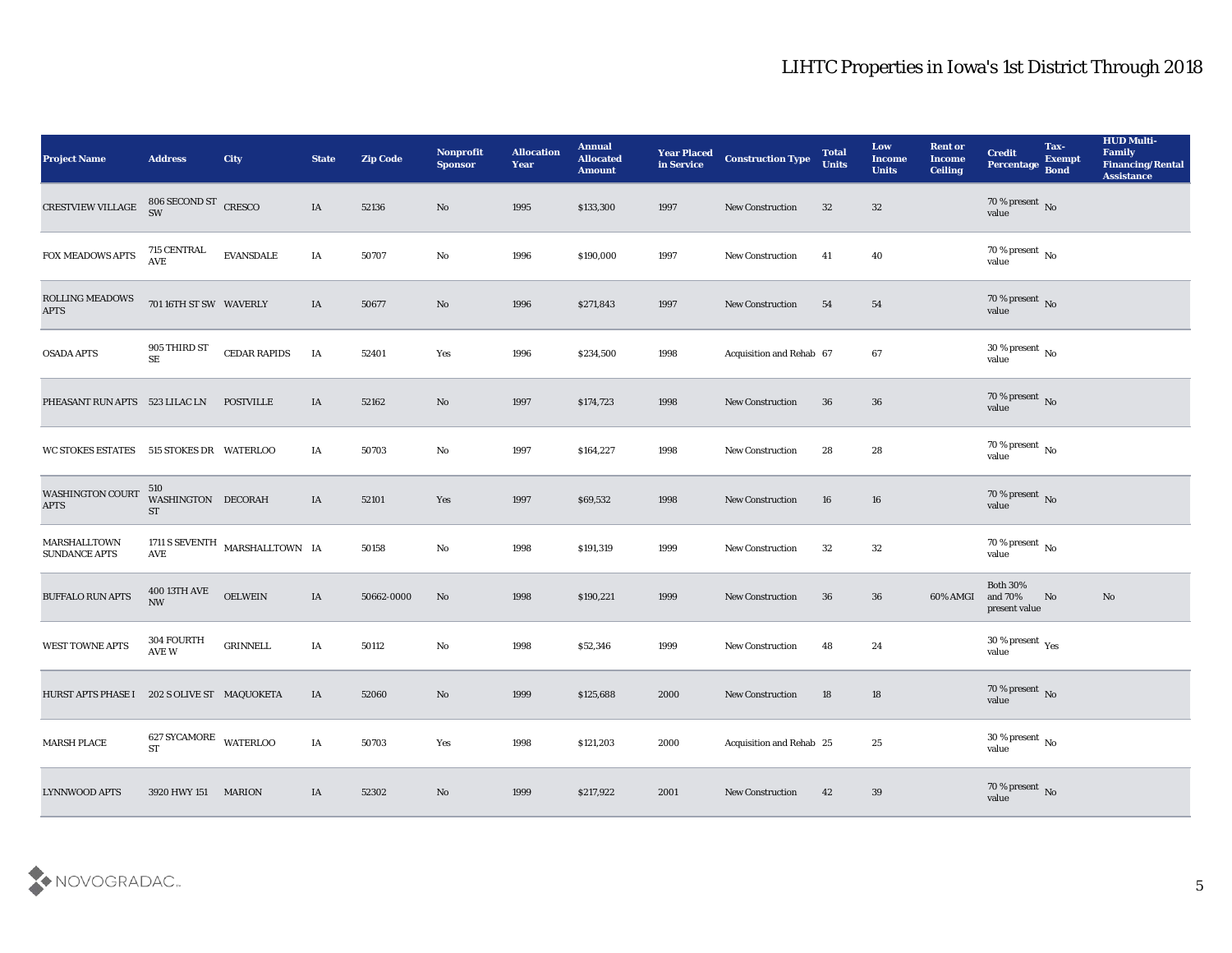| <b>Project Name</b>                                                 | <b>Address</b>                                | City                           | <b>State</b>  | <b>Zip Code</b> | Nonprofit<br><b>Sponsor</b> | <b>Allocation</b><br><b>Year</b> | <b>Annual</b><br><b>Allocated</b><br><b>Amount</b> | <b>Year Placed</b><br>in Service | <b>Construction Type</b>  | <b>Total</b><br><b>Units</b> | Low<br>Income<br><b>Units</b> | <b>Rent or</b><br><b>Income</b><br><b>Ceiling</b> | <b>Credit</b><br>Percentage                 | Tax-<br><b>Exempt</b><br><b>Bond</b> | <b>HUD Multi-</b><br>Family<br><b>Financing/Rental</b><br><b>Assistance</b> |
|---------------------------------------------------------------------|-----------------------------------------------|--------------------------------|---------------|-----------------|-----------------------------|----------------------------------|----------------------------------------------------|----------------------------------|---------------------------|------------------------------|-------------------------------|---------------------------------------------------|---------------------------------------------|--------------------------------------|-----------------------------------------------------------------------------|
| PINEVIEW APTS                                                       | $3850$ PINEVIEW $$\tt WATERLOO$$ PL           |                                | IA            | 50701           | No                          | 1999                             | \$271,503                                          | 2001                             | <b>New Construction</b>   | 54                           | 50                            |                                                   | $70\,\%$ present $\,$ No value              |                                      |                                                                             |
| THE ARBOR'S                                                         | 401<br>WASHINGTON GRINNELL<br>AVE             |                                | IA            | 50112           | No                          | 1999                             | \$218,162                                          | 2001                             | <b>New Construction</b>   | 42                           | 39                            |                                                   | $70\,\%$ present $\,$ No value              |                                      |                                                                             |
| <b>WHITE TAIL RUN</b>                                               | 801 MYATT DR MAQUOKETA                        |                                | IA            | 52060           | No                          | 1999                             | \$103,307                                          | 2001                             | New Construction          | 24                           | 24                            |                                                   | $70\,\%$ present $\,$ No value              |                                      |                                                                             |
| CEDARWOOD HILLS                                                     | $\rm{NE}$                                     | 2010 GLASS RD CEDAR RAPIDS     | IA            | 52402           | No                          | 2001                             | \$278,983                                          | 2002                             | Acquisition and Rehab 180 |                              | 180                           |                                                   | $30\,\%$ present $\,$ Yes value             |                                      |                                                                             |
| HENRY STOUT SENIOR $\,$ 125 W NINTH ST $\,$ DUBUQUE<br><b>APTS</b>  |                                               |                                | IA            | 52001           | $\rm\thinspace No$          | 2000                             | \$289,376                                          | 2002                             | Acquisition and Rehab 33  |                              | 33                            |                                                   | $70\,\%$ present $\,$ No value              |                                      |                                                                             |
| <b>RIVER BIRCH ETO</b>                                              |                                               | 1601 MARION ST MARSHALLTOWN IA |               | 50158           | No                          | 2002                             | \$195,207                                          | 2003                             | <b>New Construction</b>   | 20                           | 20                            |                                                   | $70\,\%$ present $\,$ No value              |                                      |                                                                             |
| <b>STOKES MANOR</b>                                                 | 1311 PROSPECT WATERLOO AVE                    |                                | IA            | 50703           | No                          | 2002                             | \$289,032                                          | 2003                             | <b>New Construction</b>   | 52                           | 52                            |                                                   | $70\,\%$ present $\,$ No value              |                                      |                                                                             |
| WILLIAM B QUARTON P $_{\rm NW}^{85\text{ HARBET AVE}}$ CEDAR RAPIDS |                                               |                                | IA            | 52405           | Yes                         | 2002                             | \$156,353                                          | 2003                             | <b>New Construction</b>   | 28                           | 28                            |                                                   | $70$ % present $_{\rm{No}}$ $_{\rm{value}}$ |                                      |                                                                             |
| <b>ARBOR GLEN</b>                                                   | <b>2650 RAVEN</b><br><b>OAKS DR</b>           | <b>DUBUQUE</b>                 | IA            | 52001           | No                          | 2002                             | \$317,740                                          | 2004                             | <b>New Construction</b>   | 64                           | 47                            |                                                   | $70\,\%$ present $\,$ No value              |                                      |                                                                             |
| EVERGREEN MEADOWS 110 PETERSON                                      |                                               | <b>PEOSTA</b>                  | IA            | 52068           | Yes                         | 2003                             | \$264,000                                          | 2004                             | <b>New Construction</b>   | 24                           | 24                            |                                                   | $70\,\%$ present $\,$ No value              |                                      |                                                                             |
| <b>KENNEDY POINT</b>                                                | 3395 JOHN F<br><b>KENNEDY RD</b>              | <b>DUBUQUE</b>                 | IA            | 52002           | Yes                         | 2003                             | \$149,290                                          | 2004                             | <b>New Construction</b>   | 16                           | 16                            |                                                   | 70 % present No<br>value                    |                                      |                                                                             |
| <b>SCOTT MEADOWS</b>                                                | 5960 E KACENA MARION<br>$\operatorname{AVE}$  |                                | $\rm IA$      | 52302           | $\mathbf{Yes}$              | 2002                             | \$229,037                                          | 2004                             | New Construction          | 32                           | 31                            |                                                   | $70\,\%$ present $\,$ No $\,$ value         |                                      |                                                                             |
| <b>CHAPEL RIDGE OF</b><br><b>MARION</b>                             | 1 CHAPELRIDGE $\,$ MARION $\,$<br>${\rm CIR}$ |                                | $\mathbf{IA}$ | 52302           | ${\bf No}$                  | 2003                             | \$323,811                                          | 2005                             | New Construction          | 144                          | 144                           |                                                   | $70\,\%$ present $\,$ Yes value             |                                      |                                                                             |

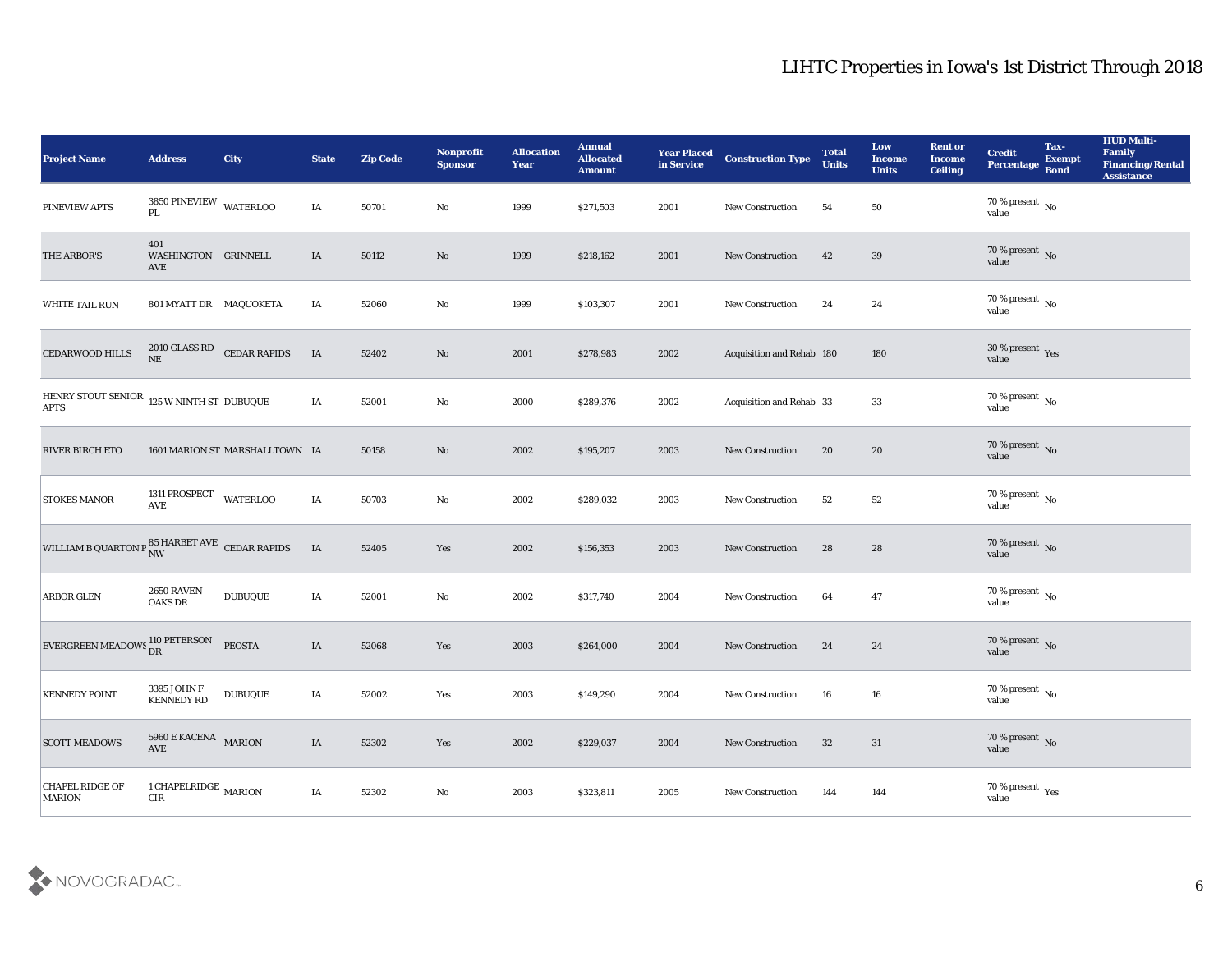| <b>Project Name</b>                                          | <b>Address</b>                                | <b>City</b>                   | <b>State</b> | <b>Zip Code</b> | Nonprofit<br><b>Sponsor</b> | <b>Allocation</b><br><b>Year</b> | <b>Annual</b><br><b>Allocated</b><br><b>Amount</b> | <b>Year Placed</b><br>in Service | <b>Construction Type</b>                  | <b>Total</b><br><b>Units</b> | Low<br><b>Income</b><br><b>Units</b> | <b>Rent or</b><br>Income<br><b>Ceiling</b> | <b>Credit</b><br><b>Percentage</b>             | Tax-<br><b>Exempt</b><br><b>Bond</b> | <b>HUD Multi-</b><br>Family<br><b>Financing/Rental</b><br><b>Assistance</b> |
|--------------------------------------------------------------|-----------------------------------------------|-------------------------------|--------------|-----------------|-----------------------------|----------------------------------|----------------------------------------------------|----------------------------------|-------------------------------------------|------------------------------|--------------------------------------|--------------------------------------------|------------------------------------------------|--------------------------------------|-----------------------------------------------------------------------------|
| <b>REM CARES</b><br><b>TOWNHOMES</b>                         | 300 SEVENTH<br>${\rm ST\,NE}$                 | MT VERNON                     | IA           | 52314           | Yes                         | 2004                             | \$154,134                                          | 2005                             | <b>New Construction</b>                   | 18                           | 18                                   |                                            | $70\,\%$ present $\,$ No value                 |                                      |                                                                             |
| <b>ROOSEVELT SENIOR</b><br><b>RESIDENCES</b>                 | 200 E<br>ARLINGTON ST                         | <b>WATERLOO</b>               | IA           | 50703           | No                          | 2004                             | \$234,389                                          | 2005                             | Acquisition and Rehab 21                  |                              | 21                                   |                                            | <b>Both 30%</b><br>and 70%<br>present value    | No                                   |                                                                             |
| <b>THE GABLES</b>                                            | 2701 12TH AVE<br>SW                           | <b>CEDAR RAPIDS</b>           | IA           | 52404           | Yes                         | 2004                             | \$195,739                                          | 2005                             | <b>New Construction</b>                   | 20                           | 20                                   |                                            | 70 % present No<br>value                       |                                      |                                                                             |
| <b>WESTOWN APTS</b>                                          |                                               | 122 W MAIN ST MARSHALLTOWN IA |              | 50158           | No                          | 2003                             | \$350,000                                          | 2005                             | <b>New Construction</b>                   | 36                           | 36                                   |                                            | $70\,\%$ present $\,$ No value                 |                                      |                                                                             |
| <b>UPPER MAIN</b><br><b>REVITALIZATION</b><br><b>PROJECT</b> | 1042 MAIN ST DUBUQUE                          |                               | IA           | 52001           | No                          | 2004                             | \$366,732                                          | 2006                             | Acquisition and Rehab 30                  |                              | 30                                   | 60% AMGI                                   | <b>Both 30%</b><br>and 70%<br>present value    | No                                   |                                                                             |
| <b>ASBURY MEADOWS</b><br><b>APTS</b>                         | 2325 RADFORD<br>RD                            | <b>ASBURY</b>                 | IA           | 52002           | No                          | 2005                             | \$349,423                                          | 2006                             | <b>New Construction</b>                   | 32                           | 32                                   | 60% AMGI                                   | $70\,\%$ present $\,$ No value                 |                                      |                                                                             |
| HURST APTS PHASE II 227 S MAIN ST MAQUOKETA                  |                                               |                               | IA           | 52060           | No                          | 2005                             | \$138,020                                          | 2006                             | Acquisition and Rehab 22                  |                              | 22                                   | 60% AMGI                                   | $30\,\%$ present $\,$ No value                 |                                      |                                                                             |
| <b>WASHINGTON COURT</b>                                      | 1798<br>WASHINGTON DUBUQUE<br><b>ST</b>       |                               | IA           | 52001           | No                          | 2005                             | \$308,390                                          | 2006                             | Acquisition and Rehab 36                  |                              | 36                                   | 60% AMGI                                   | <b>Both 30%</b><br>and 70%<br>present value    | No                                   |                                                                             |
| <b>HERITAGE APTS</b>                                         | 65 CONGER ST WATERLOO                         |                               | IA           | 50703           | No                          | 2006                             | \$506,836                                          | 2007                             | <b>Acquisition and Rehab 101</b>          |                              | 101                                  | 60% AMGI                                   | <b>Both 30%</b><br>and 70%<br>present value    | No                                   |                                                                             |
| THE ROSE OF<br><b>WATERLOO</b>                               | 421 OAK AVE                                   | <b>WATERLOO</b>               | IA           | 50703           | No                          | 2006                             | \$771,223                                          | 2007                             | <b>New Construction</b>                   | 64                           | 64                                   | 50% AMGI                                   | <b>Both 30%</b><br>and $70\%$<br>present value | No                                   |                                                                             |
| <b>THE WAY HOME</b>                                          | 5480<br><b>KIRKWOOD</b><br><b>BLVD SW</b>     | <b>CEDAR RAPIDS</b>           | IA           | 52404           | Yes                         | 2006                             | \$251,889                                          | 2007                             | <b>New Construction</b>                   | 24                           | 24                                   | <b>50% AMGI</b>                            | <b>Both 30%</b><br>and 70%<br>present value    | No                                   |                                                                             |
| <b>COMMUNITY BASED</b><br>SERVICES SE HOUSING NW<br>PROJ     | 821 SIXTH ST                                  | <b>WAVERLY</b>                | IA           | 50677           | $\mathbf {No}$              | 2006                             | \$104,382                                          | 2008                             | Both New Construction 12<br>and $\rm A/R$ |                              | 12                                   | 50% AMGI                                   | <b>Both 30%</b><br>and 70%<br>present value    | N <sub>o</sub>                       |                                                                             |
| <b>IRVING POINT</b>                                          | $910\text{ SEVENTH}$<br>$\operatorname{STSE}$ | CEDAR RAPIDS                  | <b>IA</b>    | 52401           | $\mathbf {No}$              | 2006                             | \$710,103                                          | 2008                             | New Construction                          | 55                           | 55                                   | 60% AMGI                                   | <b>Both 30%</b><br>and 70%<br>present value    | N <sub>o</sub>                       |                                                                             |

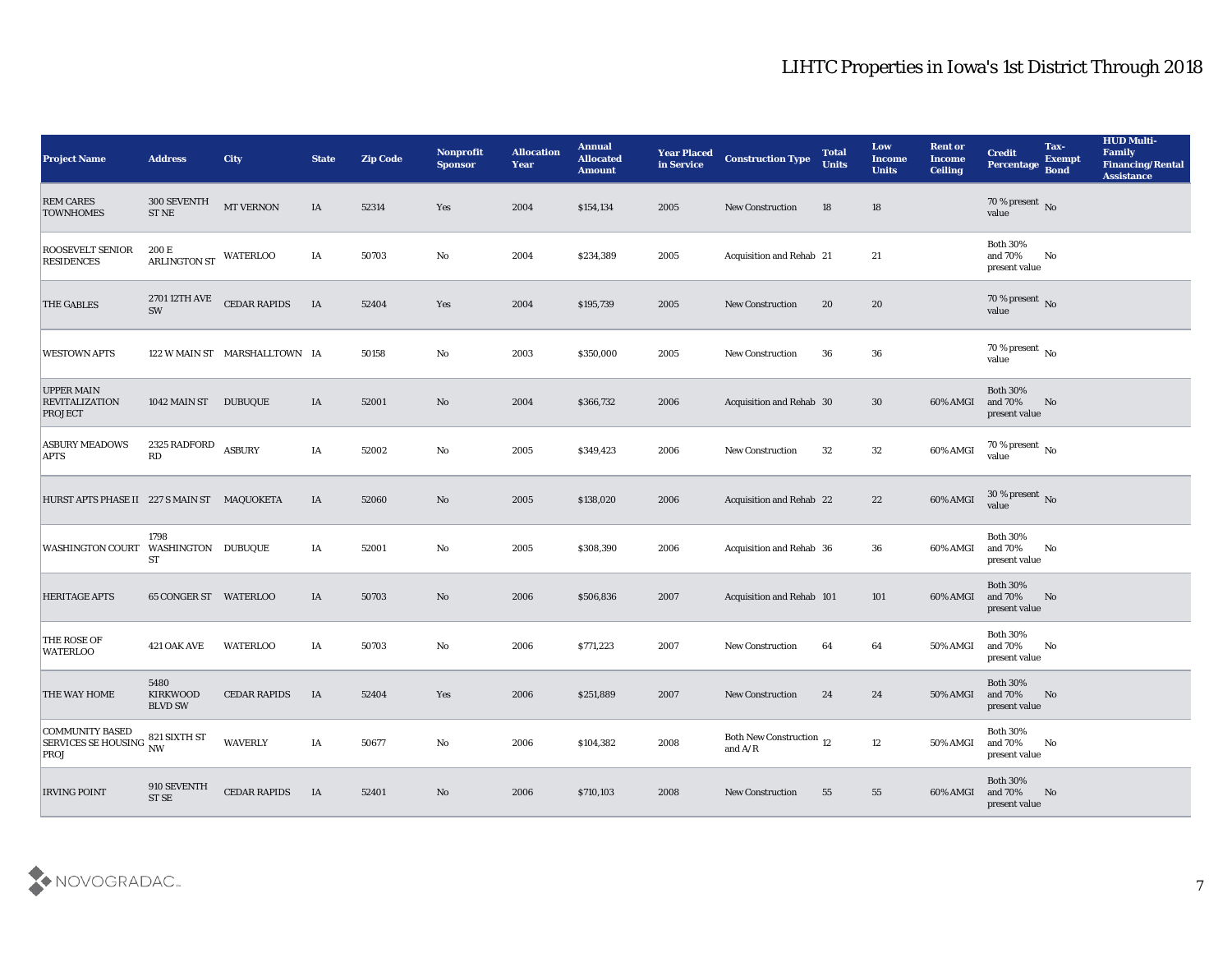| <b>Project Name</b>                            | <b>Address</b>                      | <b>City</b>                  | <b>State</b> | <b>Zip Code</b> | <b>Nonprofit</b><br><b>Sponsor</b> | <b>Allocation</b><br><b>Year</b> | <b>Annual</b><br><b>Allocated</b><br><b>Amount</b> | <b>Year Placed</b><br>in Service | <b>Construction Type</b> | <b>Total</b><br><b>Units</b> | Low<br><b>Income</b><br><b>Units</b> | <b>Rent or</b><br><b>Income</b><br><b>Ceiling</b> | <b>Credit</b><br>Percentage                   | Tax-<br><b>Exempt</b><br><b>Bond</b> | <b>HUD Multi-</b><br>Family<br><b>Financing/Rental</b><br><b>Assistance</b> |
|------------------------------------------------|-------------------------------------|------------------------------|--------------|-----------------|------------------------------------|----------------------------------|----------------------------------------------------|----------------------------------|--------------------------|------------------------------|--------------------------------------|---------------------------------------------------|-----------------------------------------------|--------------------------------------|-----------------------------------------------------------------------------|
| <b>ST MARY'S APTS</b>                          | 2955<br><b>KAUFMANN</b><br>AVE      | <b>DUBUQUE</b>               | IA           | 52001           | No                                 | 2007                             | \$162,222                                          | 2008                             | Acquisition and Rehab 79 |                              | 77                                   | 60% AMGI                                          | <b>Both 30%</b><br>and 70%<br>present value   | No                                   |                                                                             |
| <b>BROWN APTS</b>                              | 1234 FOURTH<br>AVE SE               | <b>CEDAR RAPIDS</b>          | IA           | 52403           | Yes                                | 2008                             | \$203,442                                          | 2009                             | Acquisition and Rehab 15 |                              | 15                                   | 60% AMGI                                          | <b>Both 30%</b><br>and 70%<br>present value   | No                                   |                                                                             |
| <b>HOME TO STAY</b>                            | <b>845 31ST AVE</b><br>SW           | <b>CEDAR RAPIDS</b>          | IA           | 52404           | Yes                                | 2008                             | \$564,875                                          | 2009                             | <b>New Construction</b>  | 24                           | 24                                   | 60% AMGI                                          | 70 % present $\,$ No $\,$<br>value            |                                      |                                                                             |
| APPLEWOOD III                                  | 3225<br>PENNSYLVANIA DUBUQUE<br>AVE |                              | IA           | 52001           | No                                 | 2009                             | \$580,724                                          | 2010                             | <b>New Construction</b>  | 42                           | 41                                   | 60% AMGI                                          | $70\,\%$ present $\,$ No value                |                                      |                                                                             |
| <b>CEDAR VIEW APTS</b>                         |                                     | 1100 O AVE NW CEDAR RAPIDS   | IA           | 52405           | No                                 | 2008                             | \$660,269                                          | 2010                             | <b>New Construction</b>  | 45                           | 36                                   | 60% AMGI                                          | 70 % present $\,$ No $\,$<br>value            |                                      |                                                                             |
| <b>LIBERTY MANOR</b>                           | 1119 KENT CIR WATERLOO              |                              | IA           | 50701           | No                                 | 2009                             | \$216,825                                          | 2010                             | Acquisition and Rehab 57 |                              | 54                                   | 60% AMGI                                          | $70\,\%$ present $\,$ No value                |                                      |                                                                             |
| THE ROOSEVELT                                  | 200 FIRST AVE<br>$\rm{NE}$          | <b>CEDAR RAPIDS</b>          | IA           | 52401           | No                                 | 2008                             | \$773,657                                          | 2010                             | Acquisition and Rehab 96 |                              | 92                                   | 60% AMGI                                          | <b>Both 30%</b><br>and 70%<br>present value   | No                                   |                                                                             |
| <b>UNITY SQUARE</b>                            | 100 UNITY SQ                        | WATERLOO                     | IA           | 50703           | No                                 | 2009                             | \$950,717                                          | 2010                             | <b>New Construction</b>  | 40                           | 40                                   | 60% AMGI                                          | $70\,\%$ present $\,$ No value                |                                      |                                                                             |
| OAK HILL JACKSON<br><b>BRICKSTONE</b>          |                                     | 951 SIXTH ST SE CEDAR RAPIDS | IA           | 52401           | No                                 | 2009                             | \$1,550,670                                        | 2011                             | <b>New Construction</b>  | 97                           | 96                                   | 60% AMGI                                          | 70 % present $\sqrt{\phantom{a}}$ No<br>value |                                      | $\mathbf{N}\mathbf{o}$                                                      |
| <b>THE PRESERVE AT</b><br><b>CROSSROADS</b>    | 1455 OLESON<br>RD                   | <b>WATERLOO</b>              | $\rm IA$     | 50702           | No                                 | 2009                             | \$1,209,245                                        | 2011                             | <b>New Construction</b>  | 96                           | 96                                   | 60% AMGI                                          | $70\,\%$ present $\,$ No value                |                                      | No                                                                          |
| <b>CEDAR POND</b><br><b>TOWNHOMES</b>          | PKWY SW                             | 3025 WILLIAMS CEDAR RAPIDS   | IA           | 52404           | No                                 | 2009                             | \$1,534,174                                        | 2011                             | <b>New Construction</b>  | 90                           | 90                                   | 60% AMGI                                          | 70 % present $\,$ No $\,$<br>value            |                                      | $\mathbf{N}\mathbf{o}$                                                      |
| <b>SUGAR CREEK BEND</b>                        | 2160 SUGAR<br>CREEK DR NW           | <b>CEDAR RAPIDS</b>          | IA           | 52405           | $\rm\thinspace No$                 | 2009                             | \$478,151                                          | 2011                             | New Construction         | 20                           | 20                                   | 60% AMGI                                          | $70\,\%$ present $\,$ No value                |                                      | No                                                                          |
| STATE CENTER PARK 609 SECOND ST<br><b>APTS</b> | $\mathbf{N}\mathbf{W}$              | <b>STATE CENTER</b>          | IA           | 50247           | Yes                                | 2010                             | \$175,458                                          | 2011                             | Acquisition and Rehab 24 |                              | 24                                   | 60% AMGI                                          | Both $30\%$<br>and 70%<br>present value       | $\mathbf{N}\mathbf{o}$               | $\mathbf{N}\mathbf{o}$                                                      |

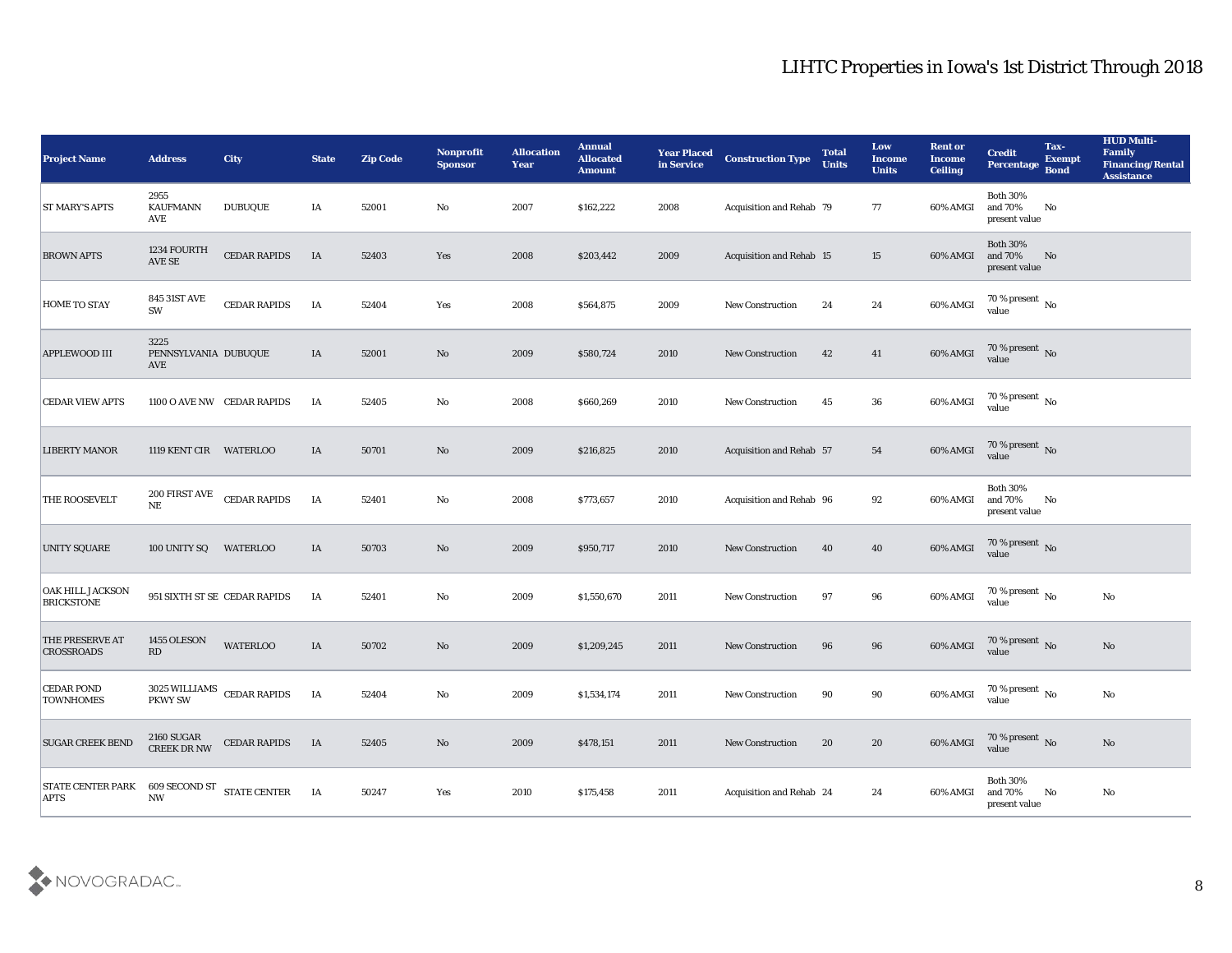| <b>Project Name</b>                                | <b>Address</b>                     | <b>City</b>                   | <b>State</b> | <b>Zip Code</b> | <b>Nonprofit</b><br><b>Sponsor</b> | <b>Allocation</b><br><b>Year</b> | <b>Annual</b><br><b>Allocated</b><br><b>Amount</b> | <b>Year Placed</b><br>in Service | <b>Construction Type</b>        | <b>Total</b><br><b>Units</b> | <b>Low</b><br><b>Income</b><br><b>Units</b> | <b>Rent or</b><br><b>Income</b><br><b>Ceiling</b> | <b>Credit</b><br><b>Percentage</b>          | Tax-<br><b>Exempt</b><br><b>Bond</b> | <b>HUD Multi-</b><br>Family<br><b>Financing/Rental</b><br><b>Assistance</b> |
|----------------------------------------------------|------------------------------------|-------------------------------|--------------|-----------------|------------------------------------|----------------------------------|----------------------------------------------------|----------------------------------|---------------------------------|------------------------------|---------------------------------------------|---------------------------------------------------|---------------------------------------------|--------------------------------------|-----------------------------------------------------------------------------|
| <b>VILLAGE PARK APTS</b>                           | 1015 S<br>PROSPECT DR              | TOLEDO                        | IA           | 52342           | No                                 | 2010                             | \$162,982                                          | 2011                             | <b>Acquisition and Rehab 24</b> |                              | 24                                          | 60% AMGI                                          | <b>Both 30%</b><br>and 70%<br>present value | No                                   | No                                                                          |
| <b>DUBUQUE SENIOR</b><br><b>APTS</b>               | <b>1401 WINGATE</b><br>DR          | <b>DUBUQUE</b>                | IA           | 52002           | No                                 | 2010                             | \$1,170,159                                        | 2011                             | <b>New Construction</b>         | 61                           | 61                                          | 60% AMGI                                          | $70\,\%$ present $\,$ No value              |                                      | $\mathbf{N}\mathbf{o}$                                                      |
| <b>LEGACY MANOR OF</b><br><b>WATERLOO</b>          | 1050<br><b>FLAMMANG DR</b>         | <b>WATERLOO</b>               | IA           | 50702           | No                                 | 2010                             | \$1,041,711                                        | 2012                             | <b>New Construction</b>         | 60                           | 60                                          | 60% AMGI                                          | 70 % present No<br>value                    |                                      | No                                                                          |
| <b>THE ROSE OF</b><br><b>DUBUQUE</b>               | <b>3390 LAKE</b><br>RIDGE DR       | <b>DUBUQUE</b>                | IA           | 52003           | No                                 | 2011                             | \$999,809                                          | 2012                             | New Construction                | 70                           | 70                                          | 60% AMGI                                          | 70 % present $\,$ No $\,$<br>value          |                                      | No                                                                          |
| <b>RUSSELL LAMSON</b>                              | 209 W FIFTH ST WATERLOO            |                               | IA           | 50701           | No                                 | 2010                             | \$1,074,861                                        | 2012                             | Acquisition and Rehab 90        |                              | 90                                          | 60% AMGI                                          | <b>Both 30%</b><br>and 70%<br>present value | No                                   | No                                                                          |
| <b>LEGACY MANOR OF</b><br><b>CEDAR RAPIDS</b>      | 1350 AHEARN<br>DR NE               | <b>CEDAR RAPIDS</b>           | IA           | 52402           | No                                 | 2011                             | \$2,000,000                                        | 2013                             | <b>New Construction</b>         | 60                           | 60                                          | 60% AMGI                                          | 70 % present $\,$ No $\,$<br>value          |                                      | $\mathbf{N}\mathbf{o}$                                                      |
| PRAIRIE VILLAGE OF<br><b>LAPORTE CITY</b>          |                                    | 220 VALLEY DR LA PORTE CITY   | IA           | 50651-1152      | No                                 | 2012                             | \$342,590                                          | 2014                             | Acquisition and Rehab 32        |                              | 32                                          | 60% AMGI                                          | $30\,\%$ present $\,$ No value              |                                      | No                                                                          |
| <b>MARSHALLTOWN</b><br><b>SENIOR RESIDENCES</b>    |                                    | 201 E MAIN ST MARSHALLTOWN IA |              | 50158-2943      | No                                 | 2013                             | \$156,153                                          | 2014                             | Acquisition and Rehab 28        |                              | 28                                          | 60% AMGI                                          | <b>Both 30%</b><br>and 70%<br>present value | No                                   | No                                                                          |
| <b>THE TALLCORN</b>                                | 2 N 2ND AVE                        | MARSHALLTOWN IA               |              | 50158-1741      | Yes                                | 2012                             | \$622,849                                          | 2014                             | Acquisition and Rehab 49        |                              | 45                                          | 60% AMGI                                          | <b>Both 30%</b><br>and 70%<br>present value | No                                   | No                                                                          |
| <b>KINGSTON VILLAGE</b>                            |                                    | 600 2ND ST SW CEDAR RAPIDS    | IA           | 52404-1306      | No                                 | 2014                             | \$678,154                                          | 2015                             | <b>New Construction</b>         | 64                           | 54                                          | 60% AMGI                                          | $70\,\%$ present $\,$ No value              |                                      | $\mathbf{N}\mathbf{o}$                                                      |
| <b>HOTEL PRESIDENT</b>                             | 500 SYCAMORE WATERLOO<br><b>ST</b> |                               | IA           | 50703-4653      | Yes                                | 2014                             | \$693,901                                          | 2015                             | <b>Acquisition and Rehab 84</b> |                              | 84                                          | 60% AMGI                                          | 30 % present $\overline{N_0}$<br>value      |                                      | $\mathbf{N}\mathbf{o}$                                                      |
| <b>COMMONWEALTH</b><br><b>SENIOR APARTMENTS SE</b> | 1400 2ND AVE                       | <b>CEDAR RAPIDS</b>           | IA           | 52403-2369      | $\rm\, No$                         | 2014                             | \$722,866                                          | 2016                             | Acquisition and Rehab 84        |                              | 77                                          | 60% AMGI                                          | <b>Both 30%</b><br>and 70%<br>present value | No                                   | $\mathbf{N}\mathbf{o}$                                                      |
| <b>SPAULDING LOFTS</b>                             | 827 SPRING ST GRINNELL             |                               | IA           | 50112-1938      | No                                 | 2014                             | \$604,500                                          | 2016                             | Acquisition and Rehab 77        |                              | 57                                          | 60% AMGI                                          | Both $30\%$<br>and 70%<br>present value     | No                                   | $\mathbf{N}\mathbf{o}$                                                      |